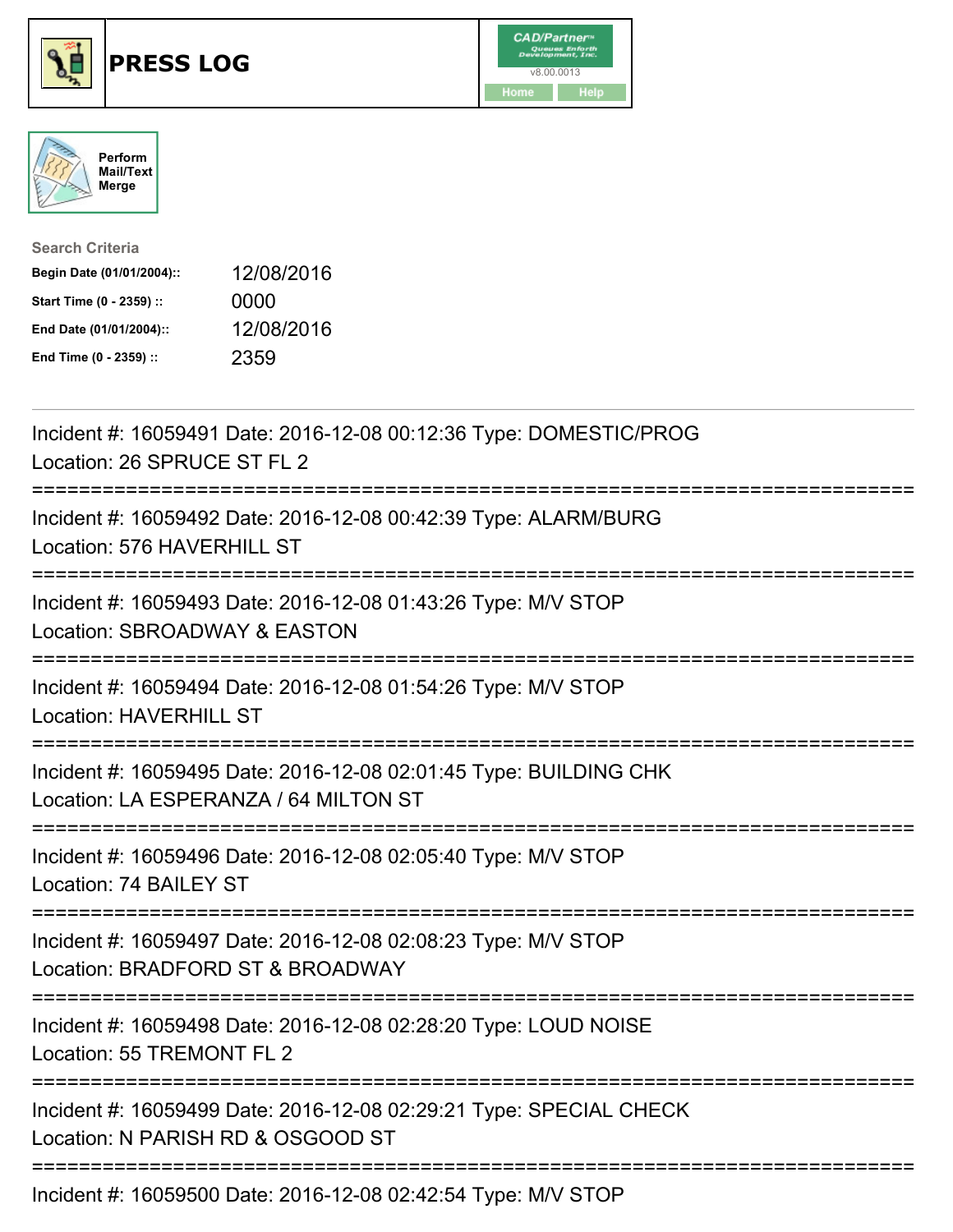Location: 38 DORCHESTER ST =========================================================================== Incident #: 16059501 Date: 2016-12-08 02:54:49 Type: DRUG OVERDOSE Location: 81 WEST ST =========================================================================== Incident #: 16059502 Date: 2016-12-08 03:06:42 Type: ALARM/BURG Location: PARKER ST =========================================================================== Incident #: 16059503 Date: 2016-12-08 03:14:50 Type: EXTRA SURVEIL Location: SAM'S FOOD STORE / 389 BROADWAY =========================================================================== Incident #: 16059504 Date: 2016-12-08 03:23:42 Type: EXTRA SURVEIL Location: 77 ESSEX ST =========================================================================== Incident #: 16059505 Date: 2016-12-08 03:28:46 Type: ALARMS Location: DUNKIN DONUTS / 581 ANDOVER ST =========================================================================== Incident #: 16059506 Date: 2016-12-08 03:33:11 Type: M/V STOP Location: BUTLER ST & WARREN ST =========================================================================== Incident #: 16059507 Date: 2016-12-08 03:36:11 Type: BUILDING CHK Location: JACQUELINE'S MINI MARKET / 334 LOWELL ST =========================================================================== Incident #: 16059508 Date: 2016-12-08 04:06:07 Type: BUILDING CHK Location: MARSTON ST =========================================================================== Incident #: 16059509 Date: 2016-12-08 04:37:58 Type: BUILDING CHK Location: GAS & GO / 150 WINTHROP AV =========================================================================== Incident #: 16059510 Date: 2016-12-08 04:42:40 Type: ALARMS Location: 183 HAVERHILL ST =========================================================================== Incident #: 16059511 Date: 2016-12-08 04:51:16 Type: M/V STOP Location: CENTRAL BRIDGE =========================================================================== Incident #: 16059512 Date: 2016-12-08 05:15:14 Type: B&E/MV/PAST Location: 342 PROSPECT ST =========================================================================== Incident #: 16059513 Date: 2016-12-08 05:52:27 Type: M/V STOP Location: AMESBURY ST & CANAL ST =========================================================================== Incident #: 16059514 Date: 2016-12-08 05:53:31 Type: M/V STOP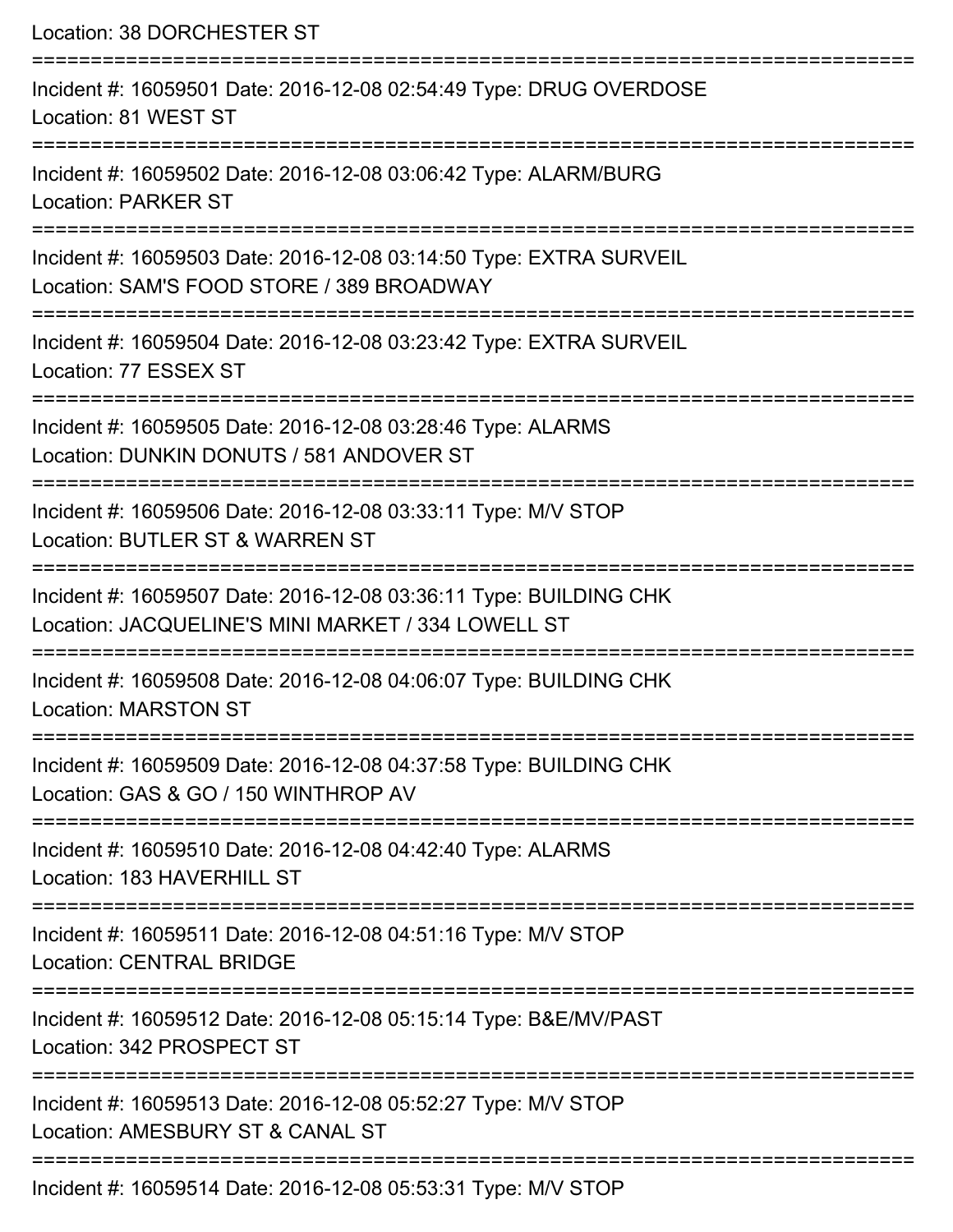| Incident #: 16059515 Date: 2016-12-08 06:53:35 Type: SUS PERS/MV<br>Location: 48 HOLLY ST                |
|----------------------------------------------------------------------------------------------------------|
| Incident #: 16059516 Date: 2016-12-08 06:59:57 Type: CLOSE STREET<br>Location: BRUCE ST & PARK ST        |
| Incident #: 16059517 Date: 2016-12-08 07:04:33 Type: CLOSE STREET<br>Location: JACKSON ST & PARK ST      |
| Incident #: 16059518 Date: 2016-12-08 07:11:02 Type: PARK & WALK<br>Location: BROADWAY & HAVERHILL ST    |
| Incident #: 16059519 Date: 2016-12-08 07:32:32 Type: M/V STOP<br><b>Location: FERRY ST</b>               |
| Incident #: 16059520 Date: 2016-12-08 07:39:50 Type: M/V STOP<br>Location: FRANKLIN ST & LOWELL ST       |
| Incident #: 16059521 Date: 2016-12-08 08:07:05 Type: DEATH SUDDEN<br>Location: 35 GILBERT ST             |
| Incident #: 16059522 Date: 2016-12-08 08:09:02 Type: AUTO ACC/PI<br>Location: HAVERHILL ST & PROSPECT ST |
| Incident #: 16059523 Date: 2016-12-08 08:09:43 Type: M/V STOP<br>Location: BROADWAY & GREEN ST           |
| Incident #: 16059524 Date: 2016-12-08 08:15:23 Type: NOTIFICATION<br>Location: 28 WILMOT ST              |
| Incident #: 16059525 Date: 2016-12-08 08:31:40 Type: M/V STOP<br>Location: MERRIMACK ST & S BROADWAY     |
| Incident #: 16059526 Date: 2016-12-08 08:33:07 Type: INVEST CONT<br>Location: 172 LAWRENCE               |
| Incident #: 16059527 Date: 2016-12-08 08:46:20 Type: GENERAL SERV<br>Location: 47 MIDLAND ST null        |
| Incident #: 16059528 Date: 2016-12-08 09:15:50 Type: MEDIC SUPPORT                                       |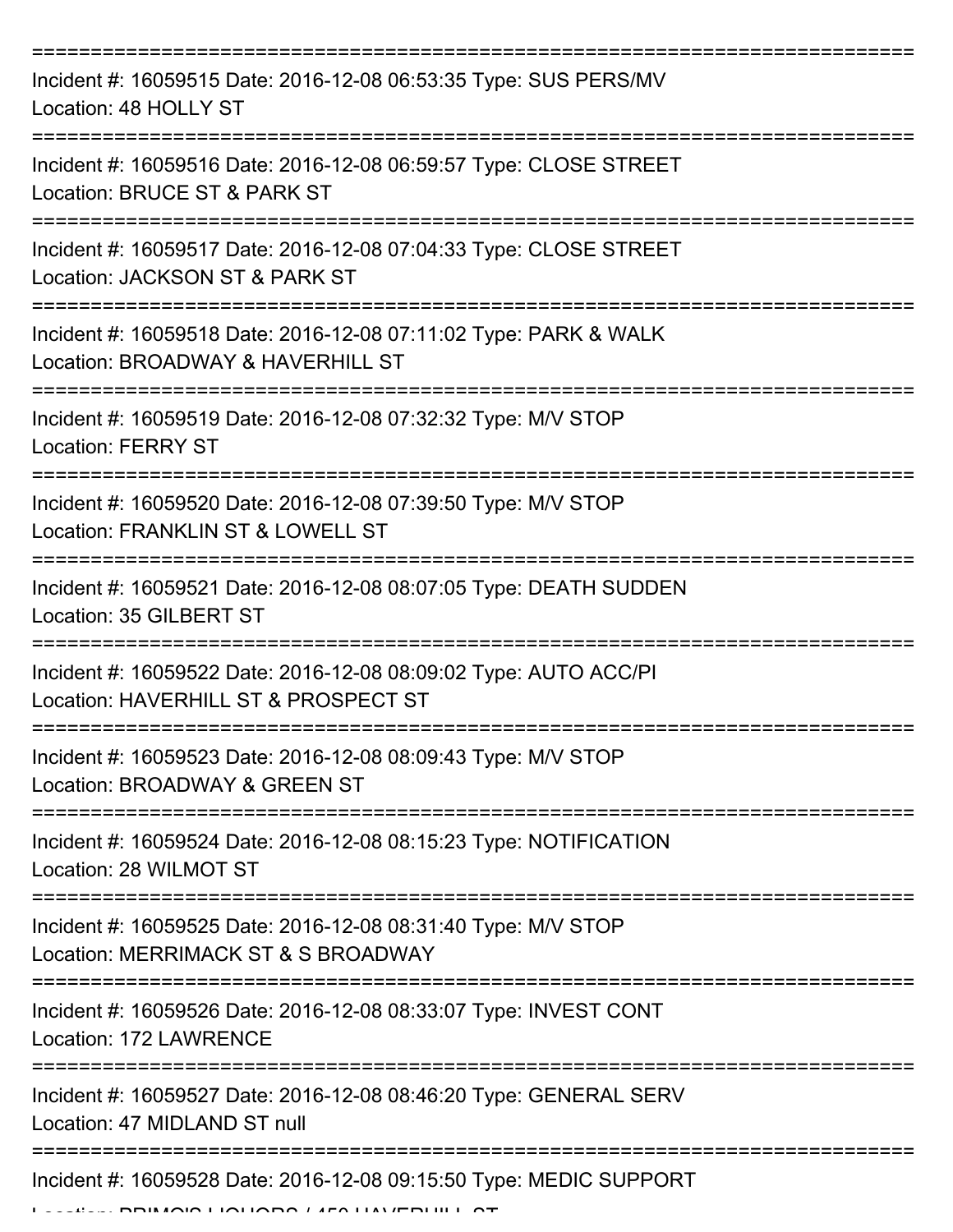| Incident #: 16059529 Date: 2016-12-08 09:19:30 Type: M/V STOP<br>Location: DUNKIN DONUTS / 226 WINTHROP AV       |
|------------------------------------------------------------------------------------------------------------------|
| Incident #: 16059530 Date: 2016-12-08 09:19:55 Type: MEDIC SUPPORT<br>Location: MERRIMACK VIEW CT & WATER ST     |
| Incident #: 16059531 Date: 2016-12-08 09:23:21 Type: E911 HANGUP<br>Location: MAINSTREAM GLOBAL / 25 MARSTON ST  |
| Incident #: 16059532 Date: 2016-12-08 09:25:41 Type: INVESTIGATION<br>Location: 661 ESSEX ST #611                |
| Incident #: 16059533 Date: 2016-12-08 09:29:59 Type: ALARM/BURG<br>Location: 95 SALEM ST                         |
| Incident #: 16059534 Date: 2016-12-08 09:31:16 Type: MEDIC SUPPORT<br>Location: 303 HAVERHILL ST                 |
| Incident #: 16059535 Date: 2016-12-08 09:46:59 Type: MEDIC SUPPORT<br>Location: 32 HOBSON ST FL 2                |
| Incident #: 16059536 Date: 2016-12-08 09:51:13 Type: ALARMS<br>Location: 43 JACKSON ST                           |
| Incident #: 16059537 Date: 2016-12-08 10:05:20 Type: LARCENY/PAST<br>Location: 15 BENNINGTON ST<br>------------- |
| Incident #: 16059538 Date: 2016-12-08 10:11:00 Type: PARK & WALK<br>Location: BRADFORD ST & BROADWAY             |
| Incident #: 16059539 Date: 2016-12-08 10:13:41 Type: M/V STOP<br>Location: MARBLE AV & OHIO AV                   |
| Incident #: 16059540 Date: 2016-12-08 10:14:27 Type: PARK & WALK<br>Location: SOUTH COMMON / null                |
| Incident #: 16059541 Date: 2016-12-08 10:17:22 Type: M/V STOP<br>Location: BROADWAY & HAVERHILL ST               |
| Incident #: 16059542 Date: 2016-12-08 10:17:55 Type: M/V STOP                                                    |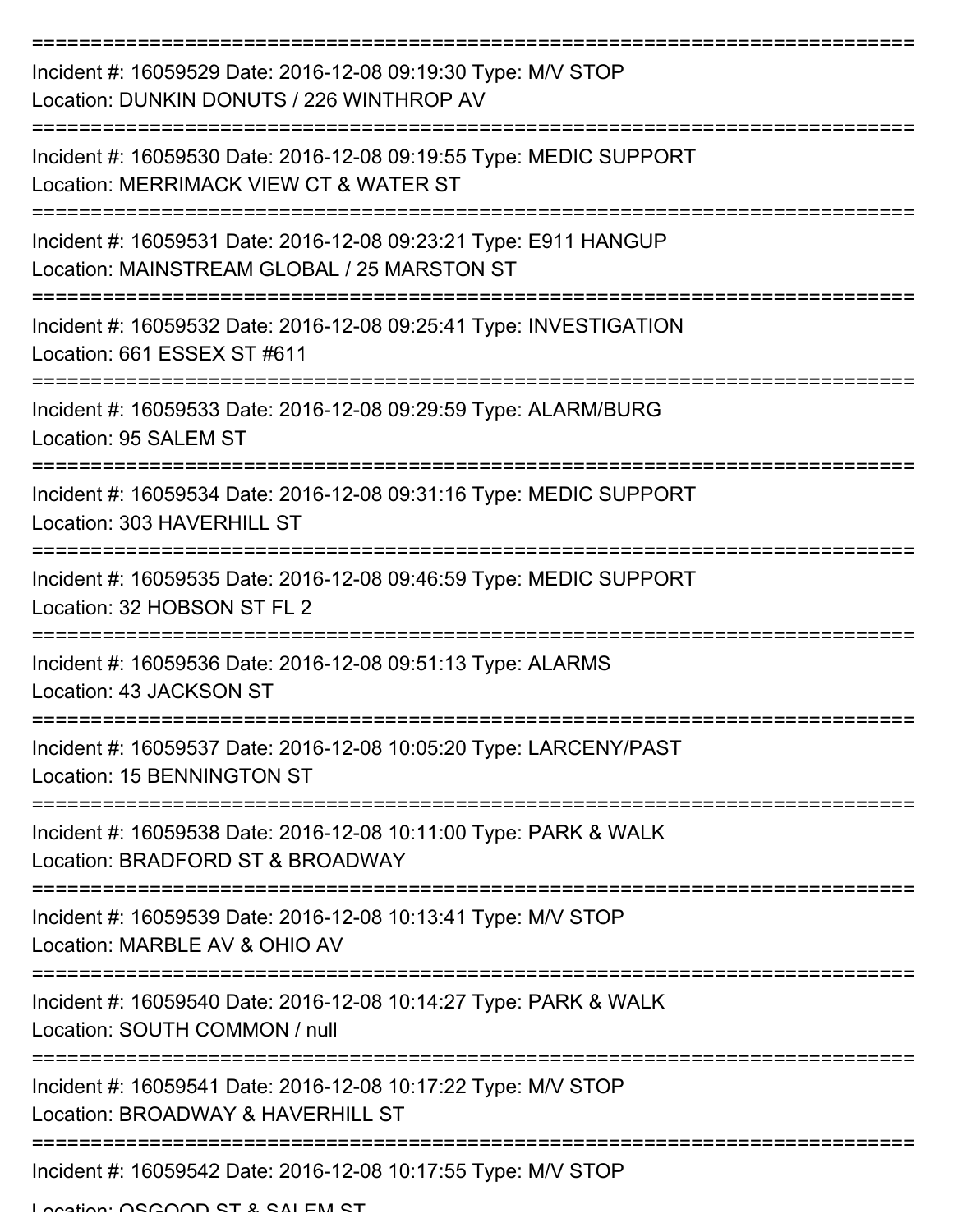| Incident #: 16059543 Date: 2016-12-08 10:25:59 Type: M/V STOP<br>Location: 62 SALEM ST                  |
|---------------------------------------------------------------------------------------------------------|
| Incident #: 16059544 Date: 2016-12-08 10:28:20 Type: MEDIC SUPPORT<br>Location: 118 FRANKLIN ST         |
| Incident #: 16059545 Date: 2016-12-08 10:39:39 Type: LOST PROPERTY<br>Location: 60 ALLEN ST             |
| Incident #: 16059546 Date: 2016-12-08 10:41:42 Type: INVEST CONT<br>Location: 309 AMES                  |
| Incident #: 16059547 Date: 2016-12-08 10:45:19 Type: M/V STOP<br>Location: 92 HAVERHILL ST              |
| Incident #: 16059548 Date: 2016-12-08 10:49:06 Type: SUS PERS/MV<br>Location: 120 BROADWAY              |
| Incident #: 16059549 Date: 2016-12-08 10:53:25 Type: M/V STOP<br>Location: 303 HAVERHILL ST             |
| Incident #: 16059550 Date: 2016-12-08 10:53:52 Type: M/V STOP<br>Location: PHILLIPS ST & SALEM ST       |
| Incident #: 16059551 Date: 2016-12-08 10:54:39 Type: UNKNOWN PROB<br>Location: 243 S BROADWAY           |
| Incident #: 16059552 Date: 2016-12-08 11:00:19 Type: M/V STOP<br>Location: BERKELEY ST & E HAVERHILL ST |
| Incident #: 16059553 Date: 2016-12-08 11:06:26 Type: ALARMS<br>Location: 141 WINTHROP AV                |
| Incident #: 16059554 Date: 2016-12-08 11:10:01 Type: M/V STOP<br>Location: 80 BERKLEY                   |
| Incident #: 16059555 Date: 2016-12-08 11:18:55 Type: M/V STOP<br>Location: BUNKERHILL ST & MYRTLE ST    |
| Incident #: 16059556 Date: 2016-12-08 11:30:46 Type: M/V STOP<br>Location: CORNISH ST & KNOX ST         |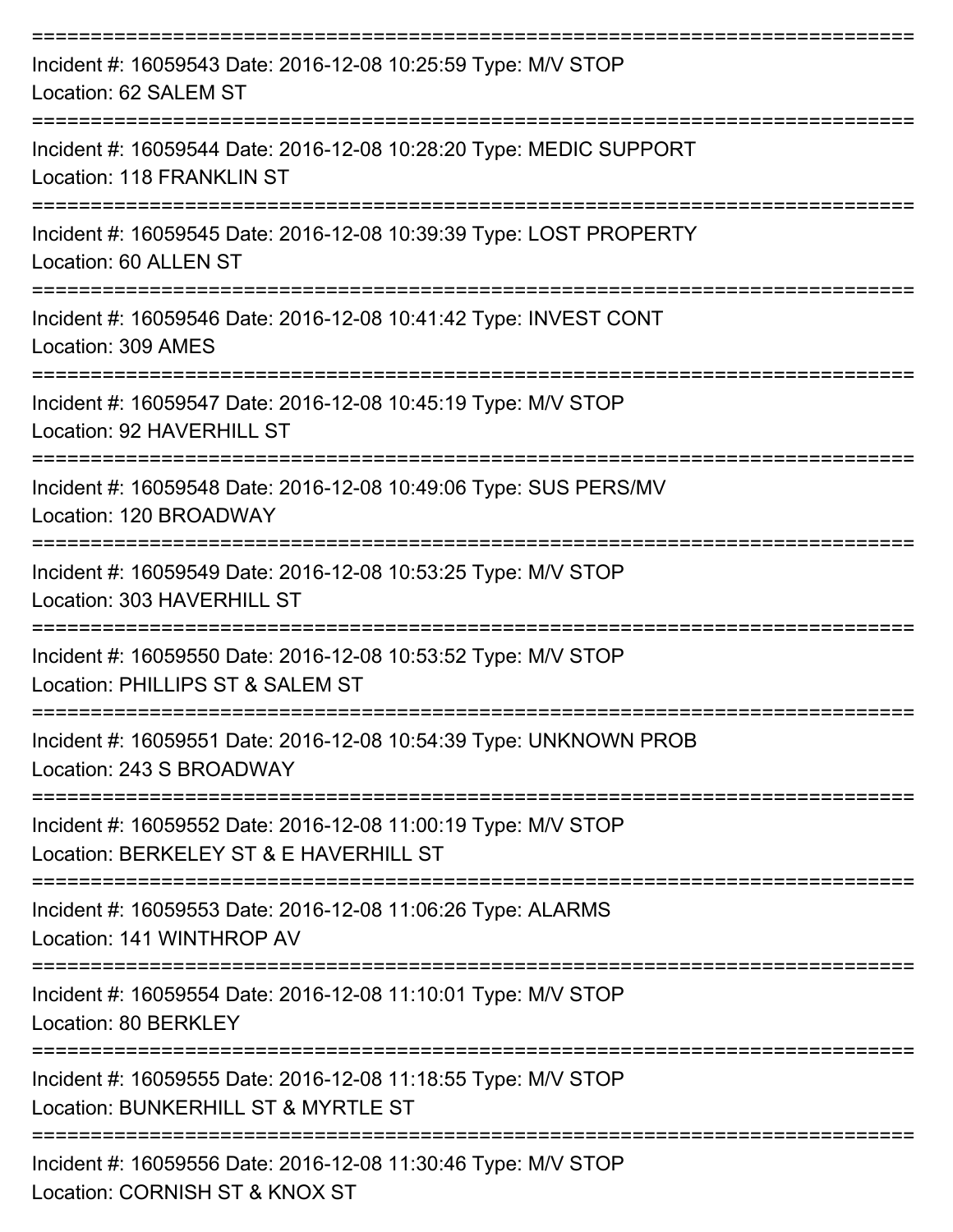| Incident #: 16059557 Date: 2016-12-08 11:35:35 Type: M/V STOP<br>Location: CYPRESS AV & RIVERSIDE DR                                            |
|-------------------------------------------------------------------------------------------------------------------------------------------------|
| :=========================<br>============<br>Incident #: 16059558 Date: 2016-12-08 11:43:11 Type: M/V STOP<br>Location: 392 LOWELL ST          |
| Incident #: 16059559 Date: 2016-12-08 11:56:43 Type: INVESTIGATION<br>Location: 499 ESSEX ST<br>================================                |
| Incident #: 16059560 Date: 2016-12-08 12:00:27 Type: INVESTIGATION<br>Location: ARLINGTON SCHOOL / 150 ARLINGTON ST<br>:======================= |
| Incident #: 16059561 Date: 2016-12-08 12:06:10 Type: M/V STOP<br>Location: 202 E HAVERHILL ST                                                   |
| Incident #: 16059562 Date: 2016-12-08 12:19:23 Type: MAL DAMAGE<br>Location: 60 BUSWELL ST                                                      |
| Incident #: 16059563 Date: 2016-12-08 12:25:16 Type: SEX OFF. PAST<br>Location: PARTHUM SCHOOL / 255 E HAVERHILL ST                             |
| Incident #: 16059564 Date: 2016-12-08 12:28:21 Type: INVESTIGATION<br>Location: 90 LOWELL ST                                                    |
| Incident #: 16059565 Date: 2016-12-08 12:50:51 Type: INVESTIGATION<br>Location: COMMONWEALTH MOTORS / 6 COMMONWEALTH DR                         |
| Incident #: 16059566 Date: 2016-12-08 12:57:15 Type: M/V STOP<br>Location: 62 MILTON ST                                                         |
| Incident #: 16059567 Date: 2016-12-08 13:02:24 Type: CK WELL BEING<br>Location: 28 WILMOT ST #FRONT                                             |
| Incident #: 16059569 Date: 2016-12-08 13:09:08 Type: CK WELL BEING<br>Location: DAISY ST & HOLLY ST                                             |
| Incident #: 16059568 Date: 2016-12-08 13:10:22 Type: ALARMS<br>Location: 550 MT VERNON ST                                                       |
| Incident #: 16059570 Date: 2016-12-08 13:16:46 Type: RECOV/STOL/MV<br>Location: 24 INMAN ST                                                     |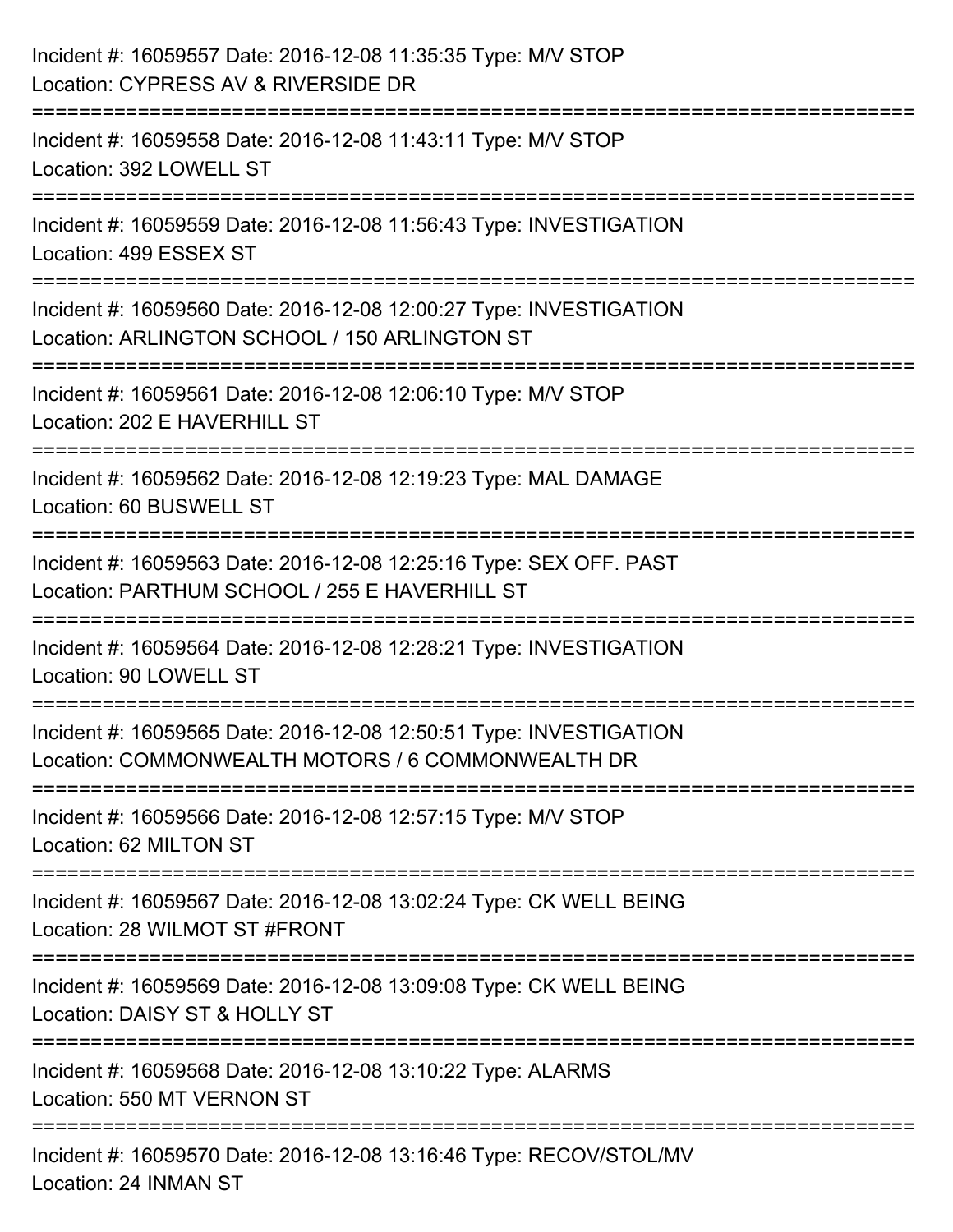| Incident #: 16059571 Date: 2016-12-08 13:18:00 Type: DOMESTIC/PROG<br>Location: 206A PARK ST #1R                                                             |
|--------------------------------------------------------------------------------------------------------------------------------------------------------------|
| Incident #: 16059572 Date: 2016-12-08 13:19:17 Type: GENERAL SERV<br>Location: BURGER KING / 187 BROADWAY                                                    |
| Incident #: 16059573 Date: 2016-12-08 13:29:24 Type: M/V STOP<br>Location: 231 WATER ST<br>:===================================                              |
| Incident #: 16059574 Date: 2016-12-08 13:30:35 Type: ANIMAL COMPL<br>Location: FORDHAM RD                                                                    |
| Incident #: 16059575 Date: 2016-12-08 13:50:44 Type: TOW OF M/V<br>Location: 19 E HAVERHILL ST                                                               |
| Incident #: 16059576 Date: 2016-12-08 13:58:11 Type: 209A/SERVE<br>Location: 116 HAVERHILL ST                                                                |
| Incident #: 16059577 Date: 2016-12-08 13:59:28 Type: ANIMAL COMPL<br>Location: HAVERHILL ST & MILTON ST<br>----------------                                  |
| Incident #: 16059578 Date: 2016-12-08 14:02:24 Type: INVESTIGATION<br>Location: 2 NEWBURY ST                                                                 |
| Incident #: 16059579 Date: 2016-12-08 14:05:12 Type: MEDIC SUPPORT<br>Location: 414 COMMON ST                                                                |
| Incident #: 16059580 Date: 2016-12-08 14:11:13 Type: M/V STOP<br>Location: 7 BROADWAY<br>--------------------------------<br>------------------------------- |
| Incident #: 16059581 Date: 2016-12-08 14:30:48 Type: GENERAL SERV<br>Location: 300 HAVERHILL                                                                 |
| Incident #: 16059582 Date: 2016-12-08 14:36:34 Type: INVESTIGATION<br>Location: 1 MILL ST                                                                    |
| Incident #: 16059583 Date: 2016-12-08 14:38:40 Type: STOLEN PROP<br>Location: 99 PARK ST                                                                     |
| ====================================<br>Incident #: 16059584 Date: 2016-12-08 14:43:59 Type: 209A/SERVE<br>Location: 22 NESMITH ST                           |

===========================================================================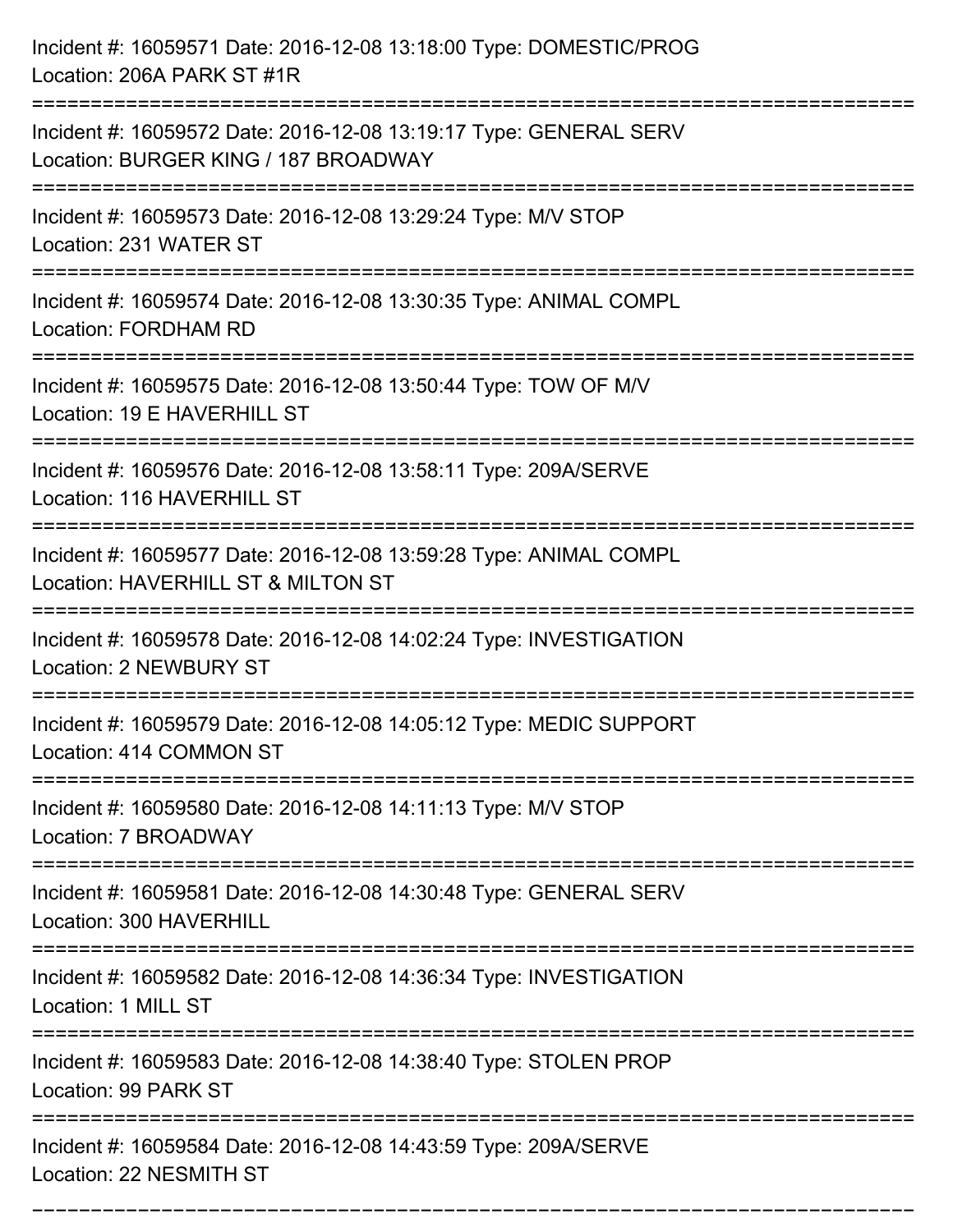| Incident #: 16059585 Date: 2016-12-08 14:46:55 Type: KEEP PEACE<br>Location: 162 BUTLER ST                                                                       |
|------------------------------------------------------------------------------------------------------------------------------------------------------------------|
| Incident #: 16059586 Date: 2016-12-08 15:15:39 Type: LARCENY/PAST<br>Location: 48 LOUISBURG ST                                                                   |
| Incident #: 16059588 Date: 2016-12-08 15:25:48 Type: M/V STOP<br><b>Location: S UNION ST</b><br>======================                                           |
| Incident #: 16059587 Date: 2016-12-08 15:26:09 Type: MISSING PERS<br>Location: 233 HAVERHILL ST                                                                  |
| Incident #: 16059589 Date: 2016-12-08 15:32:47 Type: LOST PROPERTY<br>Location: 103 BOXFORD ST<br>===============================<br>=========================== |
| Incident #: 16059590 Date: 2016-12-08 15:33:15 Type: M/V STOP<br>Location: HAVERHILL ST & LAWRENCE ST<br>:==================                                     |
| Incident #: 16059591 Date: 2016-12-08 15:36:10 Type: ALARMS<br>Location: 130 S BOWDOIN ST<br>==================================                                  |
| Incident #: 16059592 Date: 2016-12-08 15:45:37 Type: 209A/SERVE<br>Location: 355 PARK ST #304                                                                    |
| Incident #: 16059593 Date: 2016-12-08 15:51:42 Type: INVESTIGATION<br>Location: 500 S UNION ST                                                                   |
| Incident #: 16059594 Date: 2016-12-08 15:55:17 Type: 209A/SERVE<br><b>Location: 1 BENNINGTON ST</b>                                                              |
| Incident #: 16059595 Date: 2016-12-08 16:02:59 Type: SHOPLIFTING<br>Location: 73 WINTHROP AV                                                                     |
| Incident #: 16059596 Date: 2016-12-08 16:09:16 Type: MISSING PERS<br>Location: 18 HIGH FL 2                                                                      |
| Incident #: 16059597 Date: 2016-12-08 16:13:48 Type: SUS PERS/MV<br><b>Location: NIGHTINGALE CT</b>                                                              |
| Incident #: 16059598 Date: 2016-12-08 16:17:58 Type: AUTO ACC/NO PI<br>Location: JACKSON ST & PARK ST                                                            |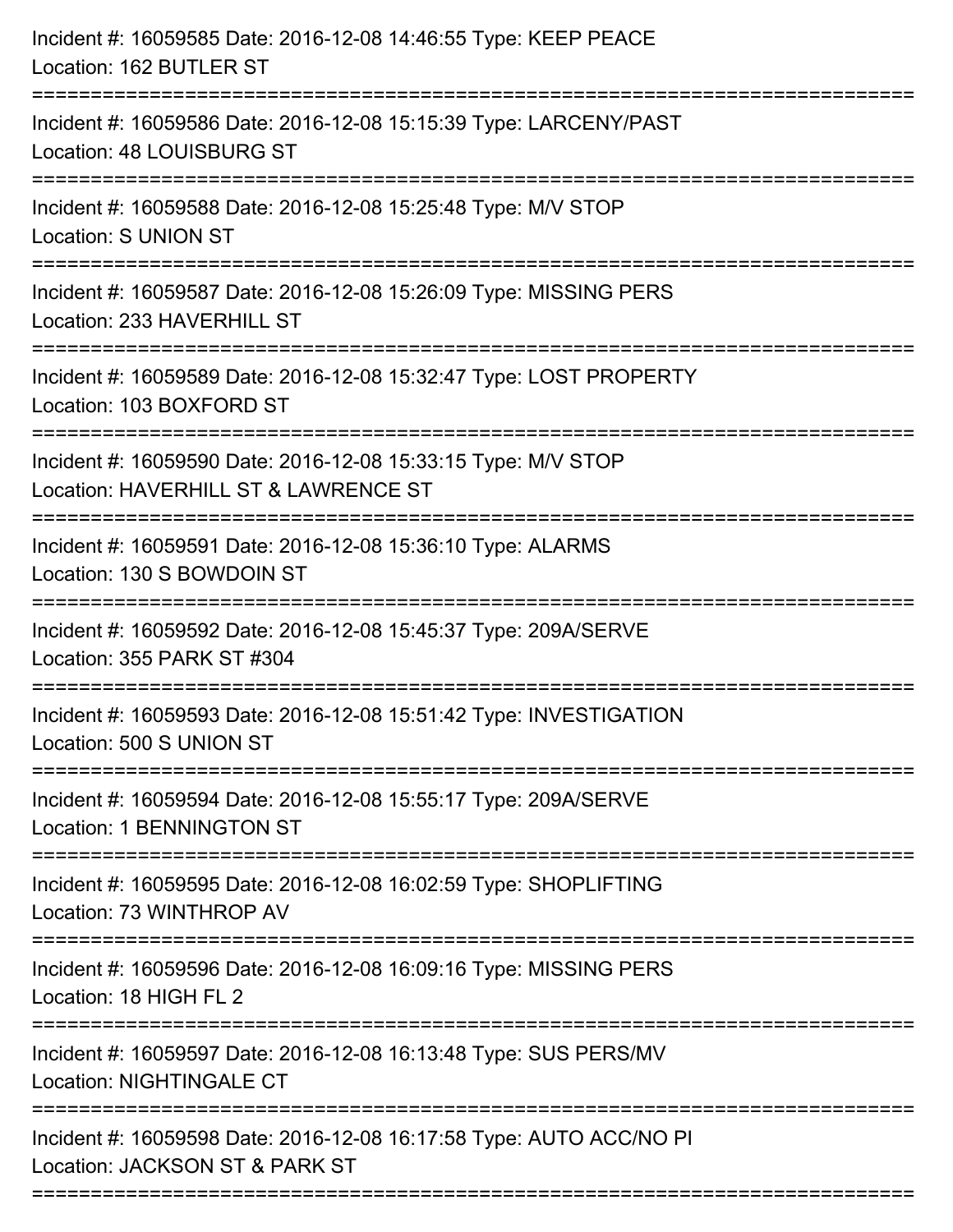Location: 24 CEDAR ST

| Incident #: 16059600 Date: 2016-12-08 16:39:00 Type: GENERAL SERV<br>Location: 255 ESSEX ST                                        |
|------------------------------------------------------------------------------------------------------------------------------------|
| Incident #: 16059601 Date: 2016-12-08 16:44:55 Type: AUTO ACC/NO PI<br>Location: PARKER ST & SALEM ST                              |
| Incident #: 16059602 Date: 2016-12-08 16:53:56 Type: A&B PAST<br>Location: AVON ST & JACKSON ST                                    |
| Incident #: 16059603 Date: 2016-12-08 17:04:41 Type: A&B PAST<br>Location: 28 TOWERHILL ST                                         |
| Incident #: 16059604 Date: 2016-12-08 17:06:48 Type: THREATS/PROG<br>Location: 76 WOODLAND ST<br>:================================ |
| Incident #: 16059607 Date: 2016-12-08 17:12:50 Type: THREATS<br>Location: 38 TREMONT ST                                            |
| Incident #: 16059605 Date: 2016-12-08 17:16:11 Type: SUS PERS/MV<br>Location: HENRY JEWLERS / 77 ESSEX ST                          |
| Incident #: 16059606 Date: 2016-12-08 17:21:08 Type: DISABLED MV<br>Location: GENERAL ST & PROSPECT ST                             |
| Incident #: 16059608 Date: 2016-12-08 17:31:38 Type: MV/BLOCKING<br>Location: ERVING AV & TRINITY ST                               |
| Incident #: 16059609 Date: 2016-12-08 17:59:53 Type: FRAUD<br>Location: 27 EATON ST                                                |
| Incident #: 16059610 Date: 2016-12-08 18:16:38 Type: A&B PAST<br>Location: AVON ST & JACKSON ST                                    |
| ============================<br>Incident #: 16059611 Date: 2016-12-08 18:20:37 Type: INVEST CONT<br>Location: 8 SARATOGA TER       |
| Incident #: 16059612 Date: 2016-12-08 18:24:47 Type: NOISE ORD<br>Location: 10 DIAMOND ST #12 FL 1                                 |
|                                                                                                                                    |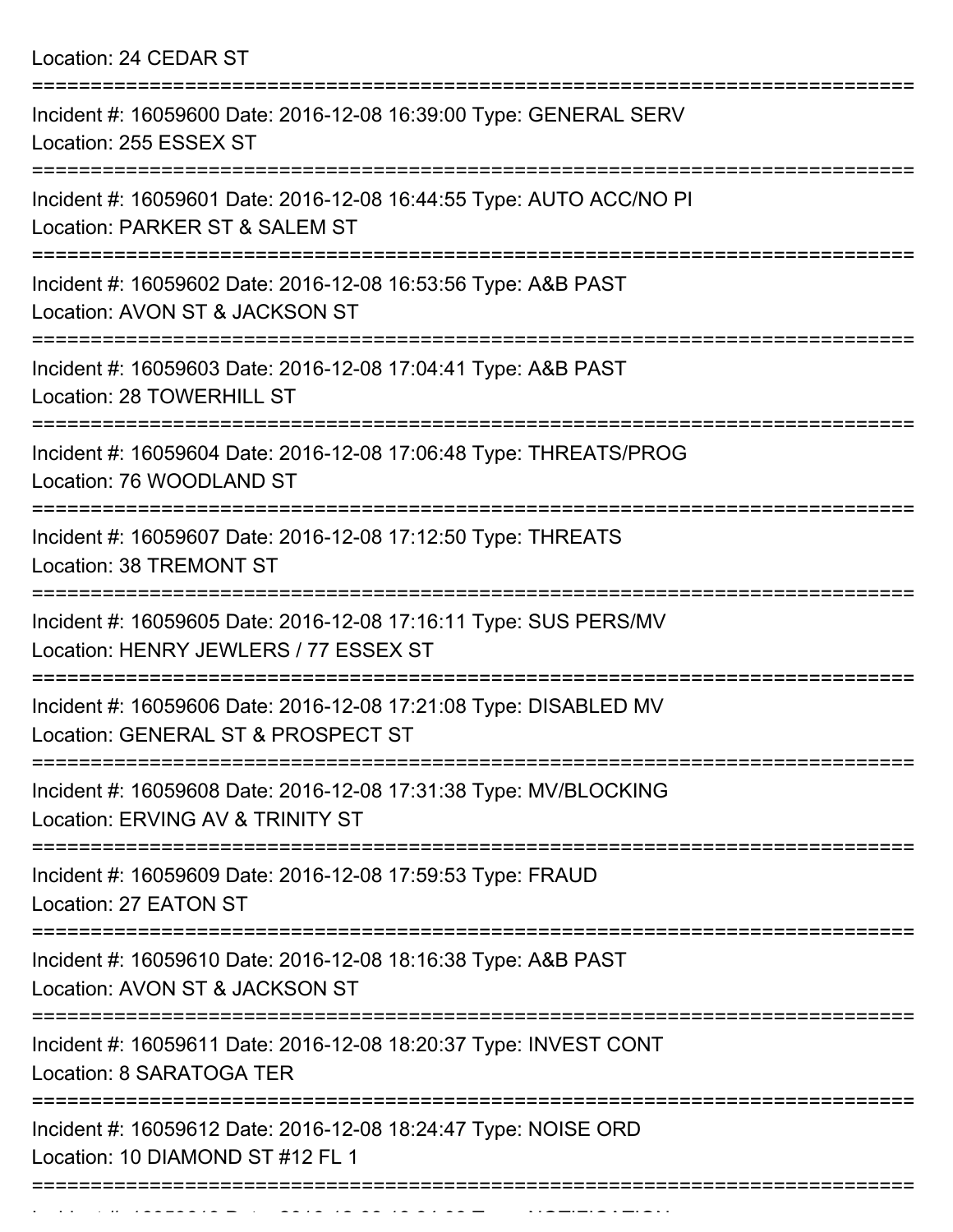Location: 144 BOXFORD ST #2 FL 2

| Incident #: 16059614 Date: 2016-12-08 18:35:23 Type: M/V STOP<br>Location: AMESBURY ST & ESSEX ST       |
|---------------------------------------------------------------------------------------------------------|
| Incident #: 16059615 Date: 2016-12-08 18:55:27 Type: M/V STOP<br>Location: 200 COMMON ST                |
| Incident #: 16059616 Date: 2016-12-08 19:09:13 Type: FIGHT<br>Location: 4 FERRY ST #4                   |
| Incident #: 16059617 Date: 2016-12-08 19:10:51 Type: HIT & RUN M/V<br>Location: ESSEX ST & NEWBURY ST   |
| Incident #: 16059618 Date: 2016-12-08 19:15:34 Type: SUS PERS/MV<br>Location: 90 SWAN ST FL 3           |
| Incident #: 16059619 Date: 2016-12-08 19:20:26 Type: M/V STOP<br>Location: ESSEX ST & LAWRENCE ST       |
| Incident #: 16059620 Date: 2016-12-08 19:21:39 Type: M/V STOP<br>Location: S UNION ST & WINTHROP AV     |
| Incident #: 16059621 Date: 2016-12-08 19:32:56 Type: SUICIDE ATTEMPT<br>Location: 572 ESSEX ST #5C FL 5 |
| Incident #: 16059622 Date: 2016-12-08 19:33:32 Type: SUS PERS/MV<br>Location: 20 ROYAL ST               |
| Incident #: 16059623 Date: 2016-12-08 19:40:05 Type: WOMAN DOWN<br>Location: 46 E LAUREL ST             |
| Incident #: 16059624 Date: 2016-12-08 19:43:46 Type: NOTIFICATION<br>Location: 8 FAIRMONT ST #1         |
| Incident #: 16059625 Date: 2016-12-08 19:57:07 Type: M/V STOP<br>Location: 32 ATKINSON ST               |
| Incident #: 16059626 Date: 2016-12-08 20:12:53 Type: SUS PERS/MV<br>Location: 55 DANA ST                |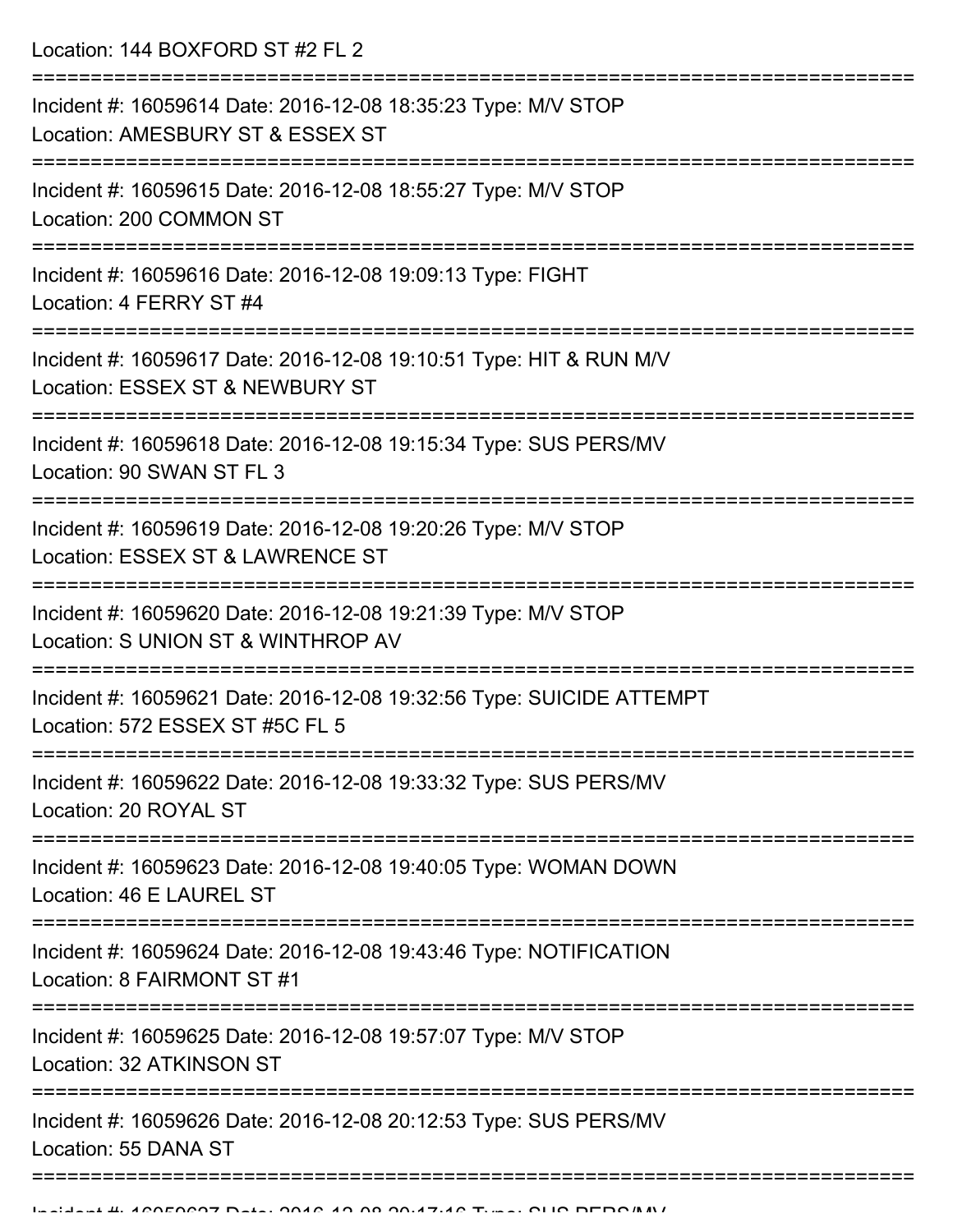Location: 35 GILBERT ST

=========================================================================== Incident #: 16059628 Date: 2016-12-08 20:18:55 Type: M/V STOP Location: 621 COMMON ST =========================================================================== Incident #: 16059629 Date: 2016-12-08 20:37:29 Type: ALARM/BURG Location: RESD; JOHNSON, JHERMAINE / 34 GALE ST =========================================================================== Incident #: 16059630 Date: 2016-12-08 20:40:38 Type: SUS PERS/MV Location: 50 E LAUREL ST =========================================================================== Incident #: 16059631 Date: 2016-12-08 21:01:55 Type: SHOTS FIRED Location: 111 ABBOTT ST =========================================================================== Incident #: 16059632 Date: 2016-12-08 21:07:17 Type: WARRANT SERVE Location: 9 LORENZO RD =========================================================================== Incident #: 16059633 Date: 2016-12-08 21:37:38 Type: MISSING PERS Location: 264 E. HAVERHILL =========================================================================== Incident #: 16059634 Date: 2016-12-08 22:02:02 Type: AUTO ACC/NO PI Location: BROADWAY & PARK ST =========================================================================== Incident #: 16059635 Date: 2016-12-08 22:04:01 Type: MISSING PERS Location: 264 E. HAVERHILL =========================================================================== Incident #: 16059636 Date: 2016-12-08 22:29:58 Type: SHOTS FIRED Location: 1 GENERAL ST =========================================================================== Incident #: 16059637 Date: 2016-12-08 22:30:23 Type: AUTO ACC/PI Location: ABBOTT ST & S UNION ST =========================================================================== Incident #: 16059638 Date: 2016-12-08 22:35:07 Type: BUILDING FIRE Location: 29 STATE ST =========================================================================== Incident #: 16059639 Date: 2016-12-08 22:40:54 Type: UNWANTEDGUEST Location: 8 CARRUTHERS PL =========================================================================== Incident #: 16059640 Date: 2016-12-08 23:11:24 Type: ALARM/BURG Location: 9 BROADWAY #A ===========================================================================

Incident #: 16059641 Date: 2016-12-08 23:28:59 Type: UNWANTEDGUEST